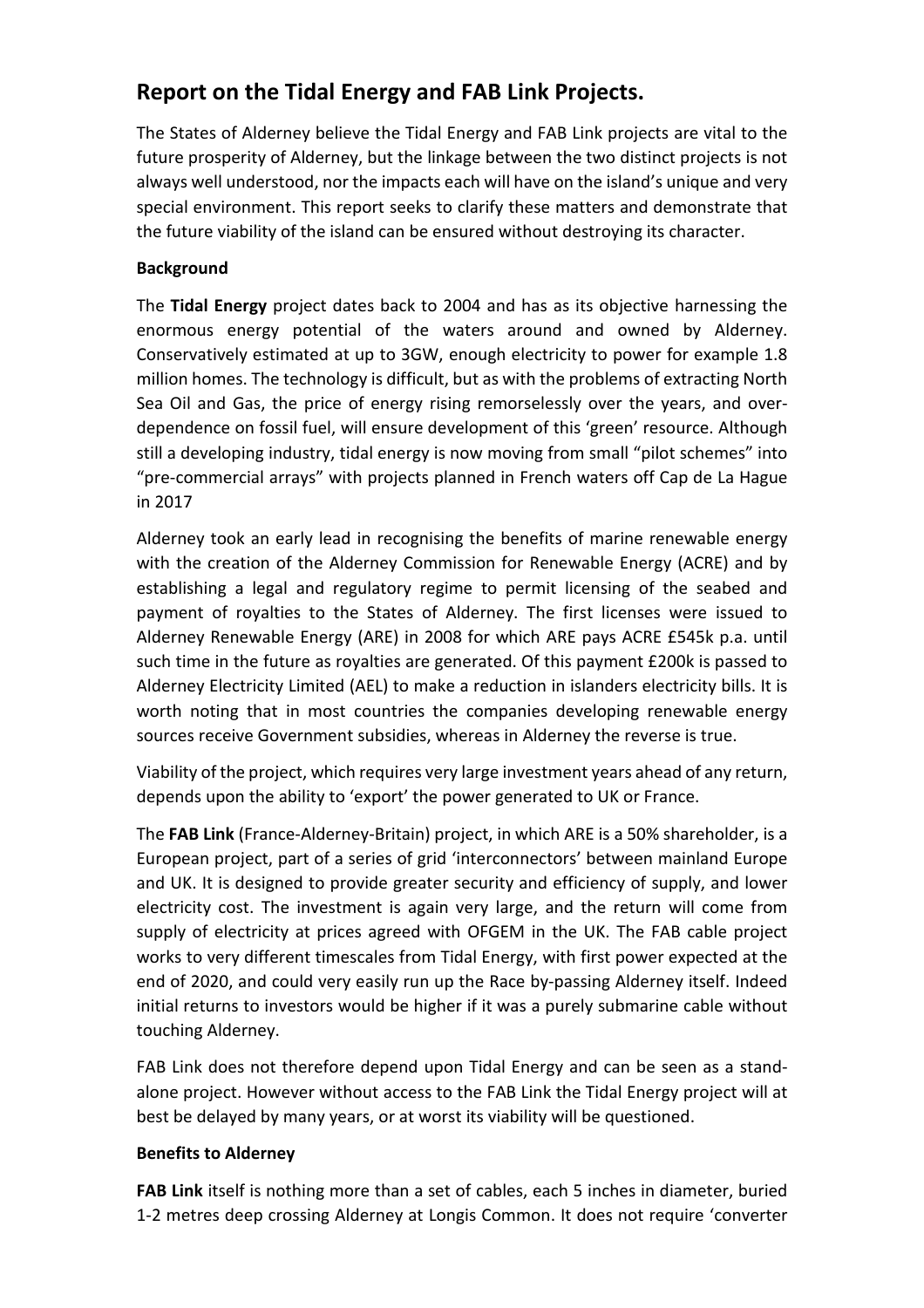stations' or any above ground buildings or constructions. If planning permission is given then the States aslandowner will be paid £70,000 p.a., approximately double the rental value of the States land in which it will be buried - the report at Appendix A explains this calculation and provides further background on the FAB Link project. The arrangement covering the path of the cables is essentially a 'way-leave' agreement, similar to those for underground cables laid by AEL. However, there are 2 significant differences with those current arrangements with AEL - planning permission is a prerequisite for Fab Link and an annual 'rental' fee will be collected until such time as the royalties from tidal power exceed that sum.

**Fibre Optic Cables** – submarine power cables need to incorporate fibre optic cables to monitor performance. Specifications being sent to manufacturers include additional capacity which will provide a massive broadband capability for our island. Although final agreements with telecoms operators and regulators have to be reached, access to these cables will be relatively simple requiring no large scale surface constructions. There is a significant advantage to the island's economy from this, with huge potential for growing the number of digital or internet-based businesses and thus opportunities to increase employment levels on the island. A further benefit will be improvements in the quality of broadband services available to existing residents and businesses.

Access to **Tidal Energy** and royalties to the States of Alderney will be far and away the biggest benefit to the island. Although at least 5-10 years away, the reasonable expectation based upon existing licenses, and the available seabed as yet unlicensed, is that millions of pounds a year could be generated for Alderney. How this income should be used is for future States and islanders to decide, but they open up the possibility of much greater financial independence at a time when Guernsey is already struggling with the burden of paying for health care, pensions etc. At that point cheaper electricity for islanders too is a real prospect.

## **Impact on the Island Environment**

**FAB Link** will be entirely underground and after restoration of the trenching work, invisible apart from small markers. The States are in discussion with FAB Link regarding the planning processes necessary to achieve this, which will be independently reviewed by ARUP, and the only commitment given at this stage by the States is an option agreement, subject to planning processes, to the cables alone.

**Tidal Energy** has long been supported in principle by successive States, but in terms of construction activities no agreement has ever been give or implied. Agreement to the FAB Link does not in any way compel the States to agree to any other works. The turbines themselves will be deep underwater with no visual impact. However, in order to export power from the Tidal Project and extract power for Alderney's own use it would be necessary to construct a Converter Station. Current estimate is that the various buildings to achieve this would take up about one third of Mannez Quarry. Floodlighting would not be necessary, noise levels would be less than our existing power station and the site would be landscaped to soften the visual impact..

## **It must be emphasised that the States has given no commitment to such a construction, which would need to go through a rigorous process of Environmental**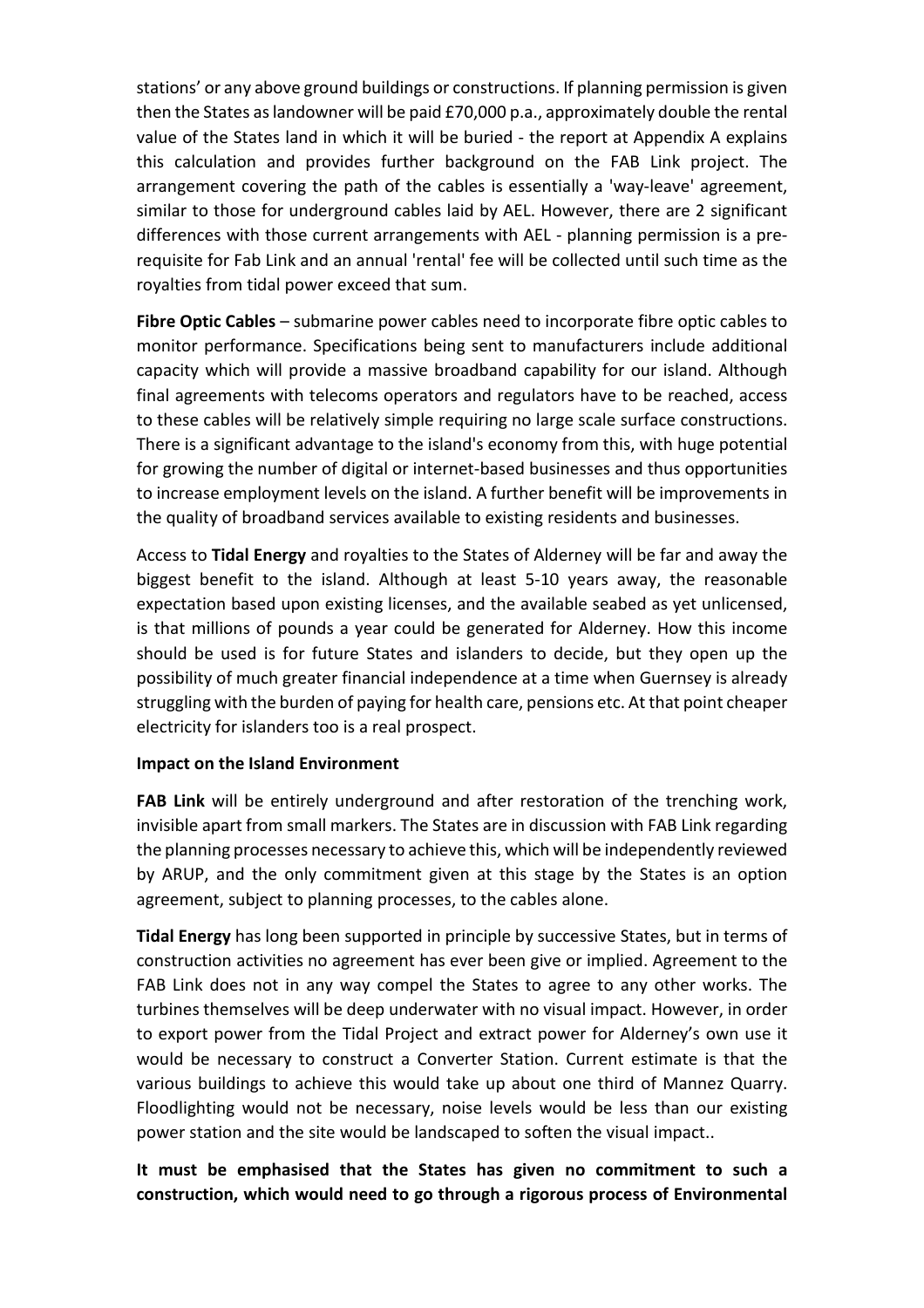## **Impact Studies, Public Consultation and Full Planning Procedures and States debates before any such agreement could be considered.**

## **Conclusion**

The States of Alderney is governed by strict legal, procedural and planning frameworks and at all times abides by those. A number of Policy and Finance Committee Meetings have debated the FAB Link, taking advice not only from the Law Offices in Guernsey but also States-appointed lawyers with extensive knowledge of power transmission agreements. It was the unanimous conclusion of all States Members that we should proceed with the option on the FAB Link, subject to continuing safeguards on planning, and the very tight regulatory and safety standards required by both UK and EU authorities. Appendix B provides a summary of the decision-making timeline to date for both projects.

Preservation of our environment and community remain the top priorities for all States Members, whilst planning for developments which will benefit future generations of islanders.

NH 27 August 2016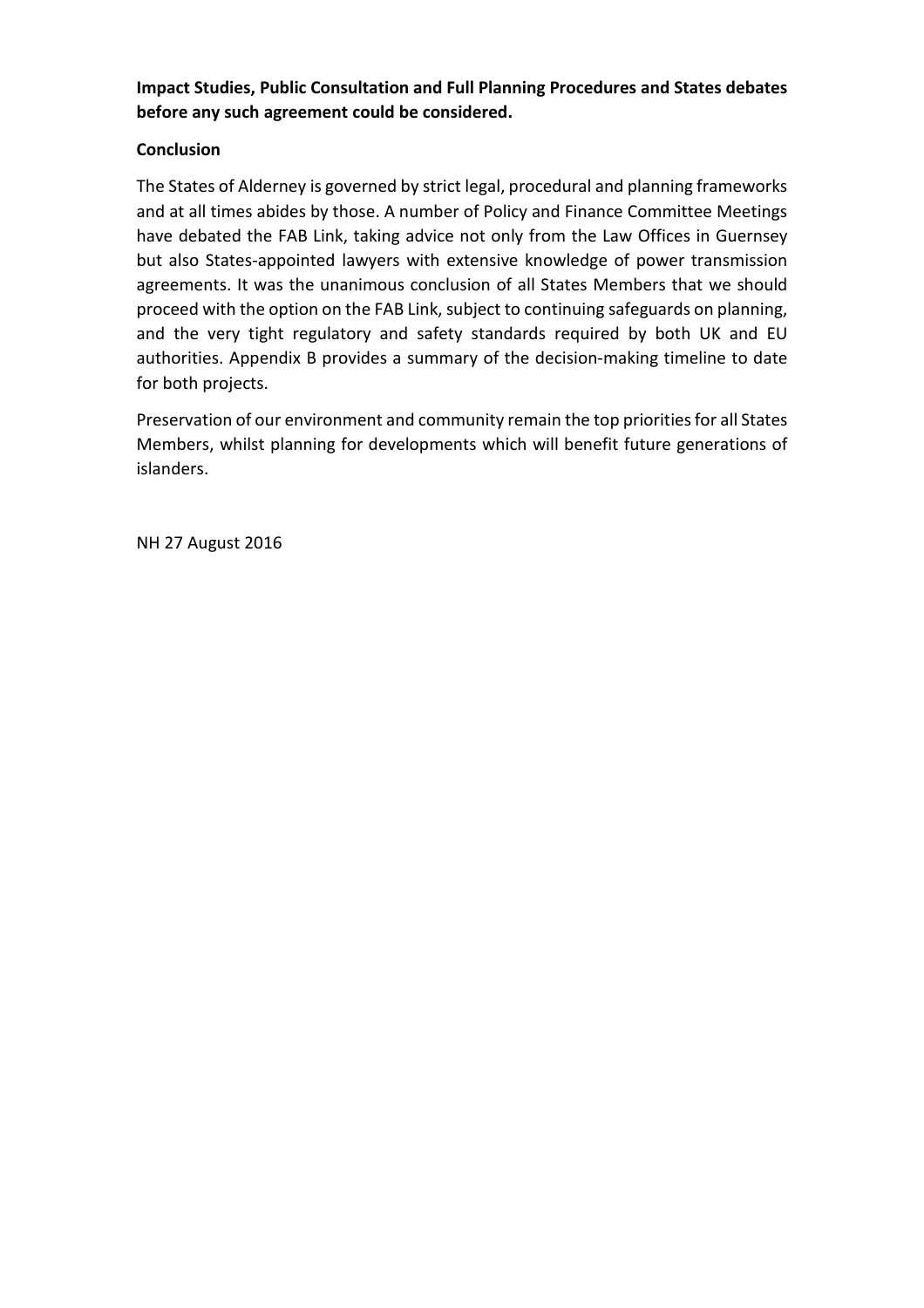## **CONFIDENTIAL ITEM**

## **From: Chief Executive**

## **To: Policy and Finance Committee**

**Date: 28 April 2015**

**Title: FAB Link Electricity Interconnector**

## **Appendix A**

## **1.Background**

- 1.1 FAB Link Limited is a joint venture between Alderney Renewable Energy Limited and Transmission Investment LLP. The FAB Link project is being developed in partnership with the French national grid company, RTE, under a joint development agreement signed between FAB Link Limited and RTE in 2013.
- 1.2 The Project is for the development of an HVDC power interconnector between France and Britain, with the ability to facilitate the export of electricity from Tidal Turbines in Alderney's waters.
- 1.3 The economic case for the Project is underpinned by regulatory support to be introduced by the UKs Office of Gas and Electricity Markets (Ofgem) under their "Cap and Floor Regime".
- 1.4 Because this regulatory arrangement can only apply to interconnection at this time, the Project is therefore being advanced on the basis that it is not possible to commit to the connection of Tidal Generation at this stage and that any costs incurred in anticipation of Tidal Generation may be disallowed under the Cap and Floor Regime.

## **2. Agreement**

- 2.1 Since early 2013, the States have been considering granting FAB Link Limited a cable easement agreement for the rights to install the cables for the Project, and on 28th November 2013 a Heads of Terms was signed between FAB Link and the States.
- 2.2 Progressing the Heads of Terms towards a detailed agreement has proved complex and time consuming, and in September 2014 the States appointed legal advisors CMS Cameron McKenna (specialists in transnational interconnector projects) to assist the Chief Executive in reaching a final agreement for routing the Project via Alderney.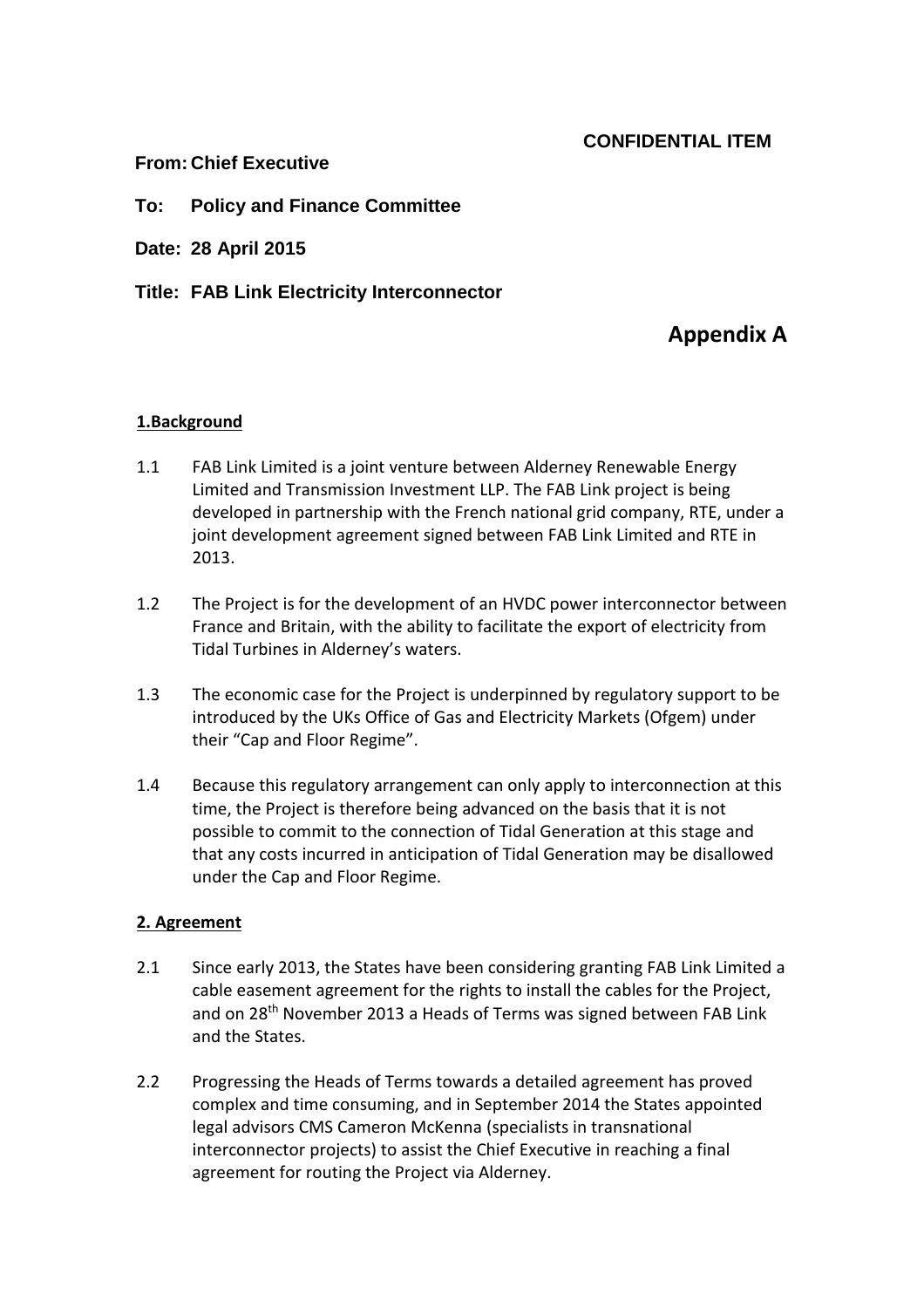2.3 Following extensive negotiations over the finer details of an agreement with FAB Link the final outcome will be an Option and Agreement for Lease agreement together with an associated 'Licence and Cable Easement'. The Option allows FAB Link to carry out the necessary investigations and enabling works and to acquire the necessary consents (e.g. planning permission) prior to entering into the final lease-type arrangement with the States, which is needed to allow the interconnector cable to be laid and brought into operation. The current timetable indicates that works could commence in 2018, and the cable will be fully operational no later than 2023.

## **3. Financial Considerations**

- 3.1 Although FAB Link is incurring extra cost to route via Alderney, it is recognised that some consideration is appropriate until such time that fees are replaced from income from Tidal Generation.
- 3.2 FAB Link are offering annual payments of £70,000 (index-linked) over the 50 year life of the licence and easement agreement, a total of £3.5M at current prices.
- 3.3 Whilst assessing this offer the following points are of note:
	- i. The amount of seabed required for the FAB link cable(s) equates to c.4 'blocks'. Currently Alderney Renewable Energy rents 48 blocks from the States of Alderney on a long term licence for £345K per annum – i.e. a payment of c. £7.2K per block. Thus, the FAB link equated annual rental would be c. £29K for the seabed element.
	- ii. The total area required on land for the cable route equates to about an acre  $$ this being a thin strip which will likely run alongside States owned highways. A valuation for this has been obtained from a local estate agent. His valuation is in the range of £0-3K per annum. Thus the FAB link equated annual rental would be at most £3K for the land based element.
	- iii. In total then, based upon current returns for a seabed licence and estate agent valuation the rental value from FAB link is in the range £29-32K per annum. The offer from FAB link of £70K per annum is over twice the annual rental valuation based on current known returns and professional advice.
	- iv. The costs associated with negotiating the legal agreements, currently estimated at c. £80K, will be met from ACRE reserves and ARE has committed to donating £50K to the reserves as an additional contribution towards these costs.

## **4.Other Considerations**

4.1 With FAB link landed on Alderney the least benefit to the island is £3.5M of additional revenues over 50 years and the most is access to cheaper European electricity, improved viability for the tidal power project and access to fibre optic giving enhanced broadband connectivity.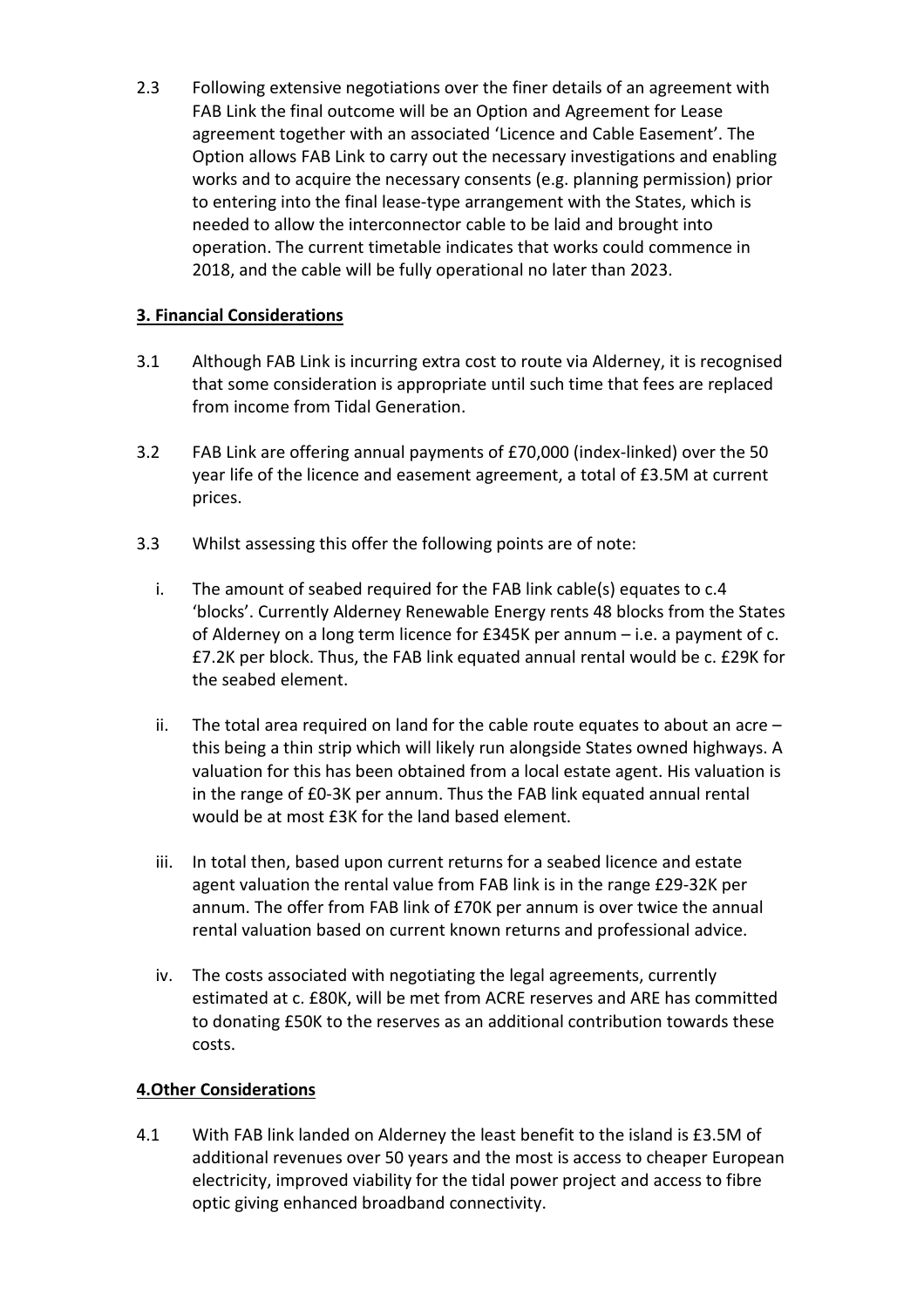- 4.2 Without FAB link the island is highly unlikely to derive any of these benefits it will certainly lose the £3.5M additional revenues. Furthermore without the cable coming over Alderney there is a significant risk of undermining the tidal power project. Currently the island benefits from annual rentals of £345K for the seabed plus an annual contribution of £200K to subsidise consumer electricity costs on the island from ARE. Once power is generated and flowing the revenues from tidal runs into many £Ms for the island.
- 4.3 The Chairman of ACRE has made clear that the Commission views the proposed FAB Link as a major benefit to Alderney.
- 4.4 Failure to conclude an agreement in the very near future will start to impact on Project timings and could have consequences concerning the cable routing via Alderney.

## **5. Recommendation**

- 5.1 That the Chief Executive is instructed to conclude negotiations and sign the option agreement on behalf of the States of Alderney.
- 5.2 To note that all necessary consents, including detailed planning permission(s) and agreement(s) as to cable route(s), must be obtained to the satisfaction of the States of Alderney prior to the grant of any licence/easement under such agreement.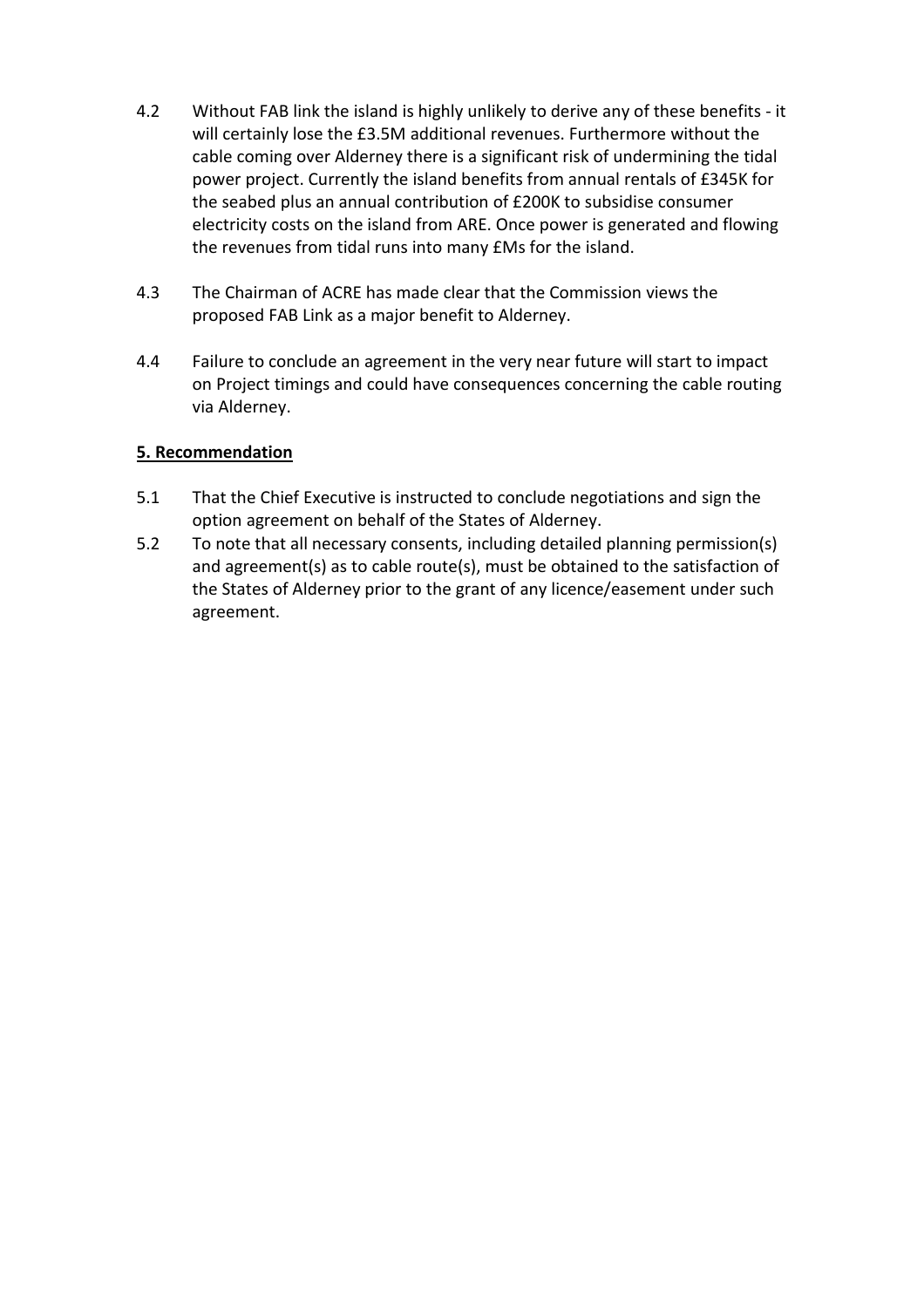# **Appendix B**

## **Tidal Energy Project - Time line**

## **Policy & Finance Minutes 2 nd February 2004**

**20.1 Tidal Energy project** The Committee looked forward to a presentation by an organisation with knowledge of this type of project.

## **Policy & Finance Special Meeting 3 rd March 2004**

**023/2004 Tidal Energy** A presentation was given by Dr Allwood outlining the attributes of the Offshore Technology Centre of Cranfield University. **RESOLVED unanimously to encourage further discussions with Mr Clark**

**and his colleagues from Cranfield University with Mr Williams (as representative of the Committee) to carry out:**

- **i) an investigation of the offshore conditions/seabed geology around Alderney**
- **ii) review possible sites/requirements for the establishment of a marine current research/test centre**
- **iii) Mr Williams to bring the results from these discussions to the next meeting of the Committee.**

## **Billet Item 21st April 2004**

## **Item VI Tidal Power**

Resolution of the States of Alderney for approval:

**The States is asked to support "in principle" the idea of setting up a company with others, to safeguard Alderney potentially valuable resource of tidal power.**

## **Deliberations from 21st April 2004**

## **Item VI Tidal Power**

Following a request by the Chairman of the Policy and Finance Committee, this item was withdrawn to allow further discussions.

# **Billet d'Etat Item for States of Alderney Meeting of 18th May 2004**

## **Item I Tidal Power**

It was noted that two amendments had been submitted, one from Mr. Postlethwaite and the other from Mr. Willmott. As each of the proposals did not effect the other, a combined amendment had been agreed and submitted for States consideration. This amendment, which was proposed by Mr. Postlethwaite and seconded by Mr. Willmott, read as follows:-

## "Section 1

After the words "the Policy and Finance Committee proceed" insert the words "as a matter of urgency".

After the words "the seas around Alderney" insert the words " with a view in the first instance to establishing Alderney as a pre-eminent global location for marine tidal energy research"

(i) Delete

(ii) Change the title "Working Group" to "Panel of Assessors"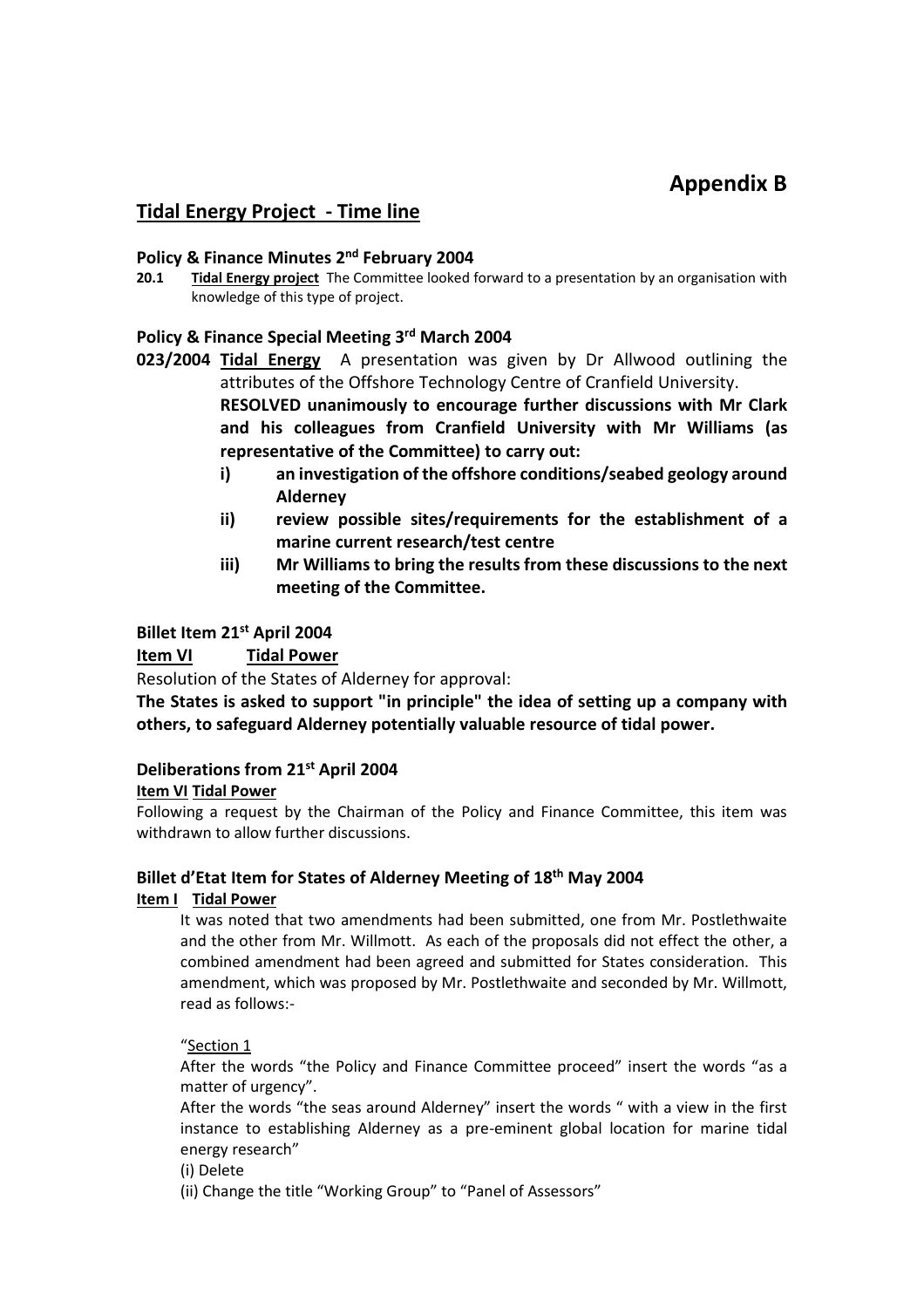add after the word strategy "including an examination and evaluation of the offer and licence application made to the States of Alderney by Alderney Renewable Energy Ltd and consider the appointment of a permanent member to carry out research and secretarial duties."

(iii) After the word budget add "on the advice of the Panel of Assessors to finance (ii)" and delete the words "as soon as possible" and replace with "within 6 months, making recommendations".

#### **Approved.**

## **Policy and Finance Special Meeting 1 st June 2004**

**050/2004 Tidal Power** States Resolution Item 1, Billet No II tabled for discussion.

**RESOLVED unanimously to form a Panel of Assessors to include the following members:**

- **iv) Sir Norman Browse,** Chairman.
- **v) Mr Brian Goddard** An engineer with extensive knowledge of maritime matters, involved in seismic surveys of the seabed in the North Sea.
- **vi) Mr John Buggy** Electrical Engineer
- **vii) Advocate P Nicol-Gent, Law Officer of the Crown (***a temporary appointment until an Advocate who specialises in Company Law takes up the position within the Law Officers and then duly appointed to the Panel).* **Subject to the Panel:**

- **(a) consulting various people having expertise in certain specialised fields if thought appropriate;**
- **(b) interviewing a Guernsey Civil Servant, qualified in engineering, (offered on secondment) with a view to appointing him/her to carry out research and secretarial duties; and**
- **(c) reporting back to the Policy and Finance Committee for guidance, should difficulties arise.**

## **Policy & Finance Meeting 15th July 2004**

**69.4 Tidal Energy** Letter from Sir Norman Browse dated 12.07.04 tabled for consideration.

> **RESOLVED unanimously not to accede to the grant of £50,000, as requested, for this year. The Committee requested the Panel of Assessors, as presently constituted, continue with their deliberations and report back to the Committee with their recommendations within the six months deadline. Emphasis was put on the need to identify as a matter of urgency possible legal implications requiring the preparation of appropriate legislation. Clerk to deal.**

## **Policy and Finance Meeting 11th November 2004**

## **120/2004 Tidal Energy**

**RESOLVED unanimously to:-**

- **i. organise a Public Presentation by ARE Ltd under States heading as soon as possible;**
- **ii. appoint a Shadow Commission and to authorise it to negotiate (with ARE Ltd and any other interested parties) a provisional set of "Heads of Agreement";**
- **iii. instruct the Clerk, with the aid of the Law Officers, to draw up a Policy letter for consideration at the December States meeting. Clerk to deal.**

#### **Billet d'Etat Submission for 17thDecember 2004 meeting of the States of Alderney Item IV Tidal Power**

**The States resolved:-**

**1) To receive the report of the Tidal Energy Panel**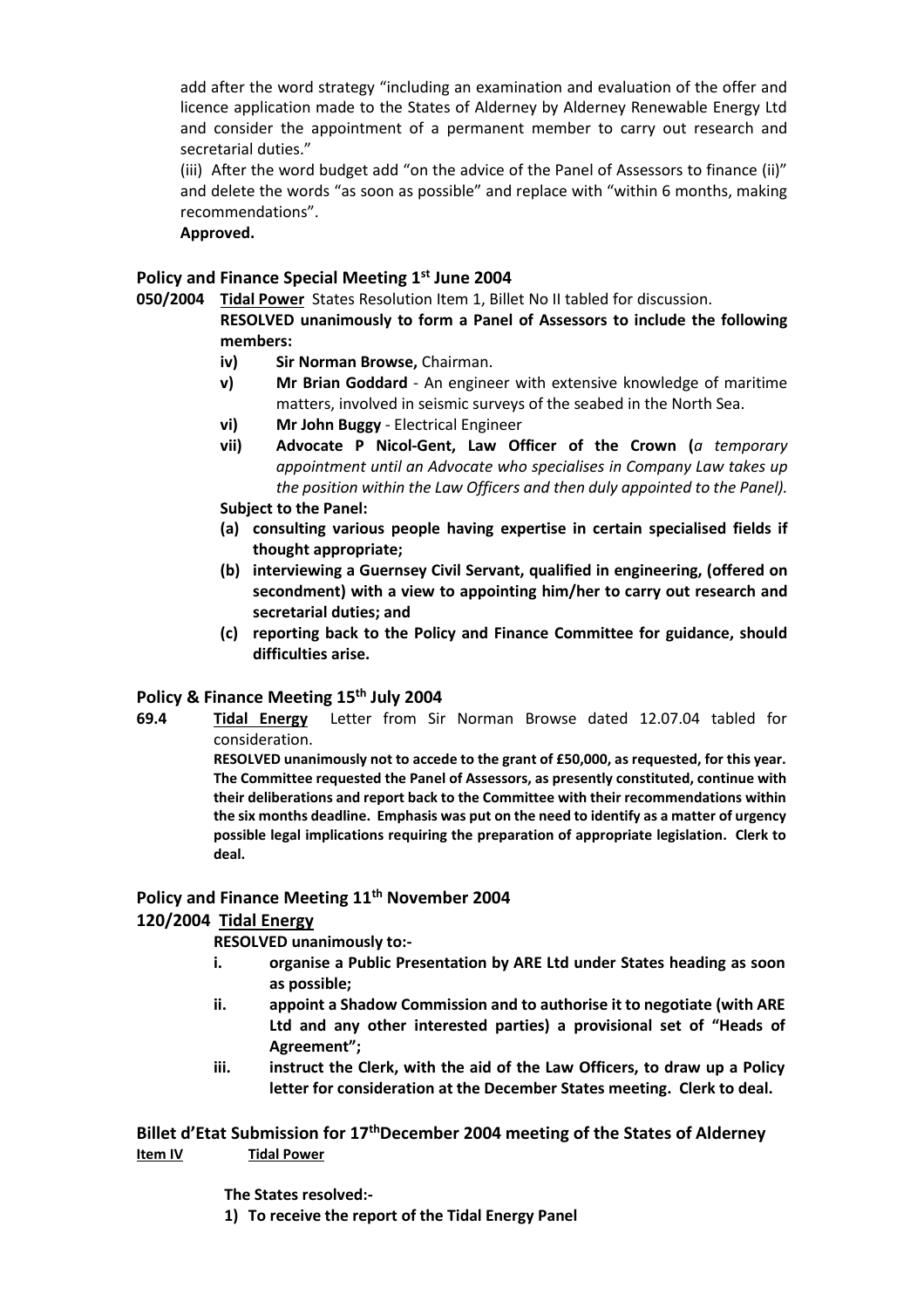- **2) To agree to the proposals set out in paragraphs A to F of the proposal letter (as amended).**
- **(All in favour except Ms Burgess who abstained from voting)**

## **Policy and Finance Meeting 18th April 2005**

**47/2005 Tidal Energy Shadow Commission** Memo from the Chief Executive Officer dated 15.04.05 tabled for consideration.

**RESOLVED unanimously to authorise up to £10,000 from unforeseen expenditure to meet the expenses of the Shadow Commission for the balance of this financial year this amount to include the cost of a research assistant to a maximum figure of £2000. Treasurer to deal**

#### **Special Meeting of Policy and Finance Committee 21st December 2005**

**121/2005 Presentation – Alderney Commission for Renewable Energy** A presentation was given by the Commission.

**RESOLVED unanimously that the budget be approved of up to £250,000 for the next five years to ensure that the interests of Alderney are protected and satisfied in the future. Letter to be drafted to the Treasury and Resource Department requesting up to £61,250 to cover the budget of the Commission for 2006. Treasury to deal.**

## **Policy and Finance Committee meeting 11th January 2007**

02.1 **Alderney Commission for Renewable Energy** It was noted that there was to be a presentation for all States Members to attend with the Commission and Alderney Renewable Energy Limited on Wednesday 17<sup>th</sup> January in the Anne French Room. **Noted**.

#### **Policy and Finance Committee Meeting 27th February 2007**

**13.1 The Renewable Energy (Alderney) Law, 2007** Memo from Chief Executive dated 14.02.07 and draft legislation tabled for comment. **RESOLVED unanimously to approve the legislation "The Renewable Energy (Alderney) Law, 2007". This item to placed before the March meeting of the States. Chief Executive to draft an appropriate proposition. Chief Executive to deal.**

## **Policy and Finance Committee meeting 2 nd March 2007**

**019/2007 Alderney Renewable Energy** Letter from Alderney Renewable Energy Limited to the Alderney Commission for Renewable Energy dated 10.01.2007, letter from ACRE to ARE dated 06.02.07 and written advice from the Law Officers tabled and considered.

> **RESOLVED unanimously to give consent in terms of the letter from the Alderney Commission for Renewable Energy to Alderney Renewable Energy Limited dated 06.02.07, by adopting and ratifying it**. **Chief Executive to deal.**

#### **Billet item for the 27th March 2007 meeting of the States of Alderney Item lll Renewable Energy (Alderney) Law, 2007**

**The States resolved to approve of the Projet de Loi entitled "The Renewable Energy (Alderney) Law, 2007" and to request the President to seek the Sanction of Her Most Excellent Majesty in Council for it to have the force of law in the Island of Alderney.**  (Proposed by Mr Willmott and seconded by Mr Williams.) (Approved unanimously.)

# **Report on the Billet of the States Meeting of 21st May 2008**

Mr Williams gave a report on Island Power Generation Strategy [IPGS]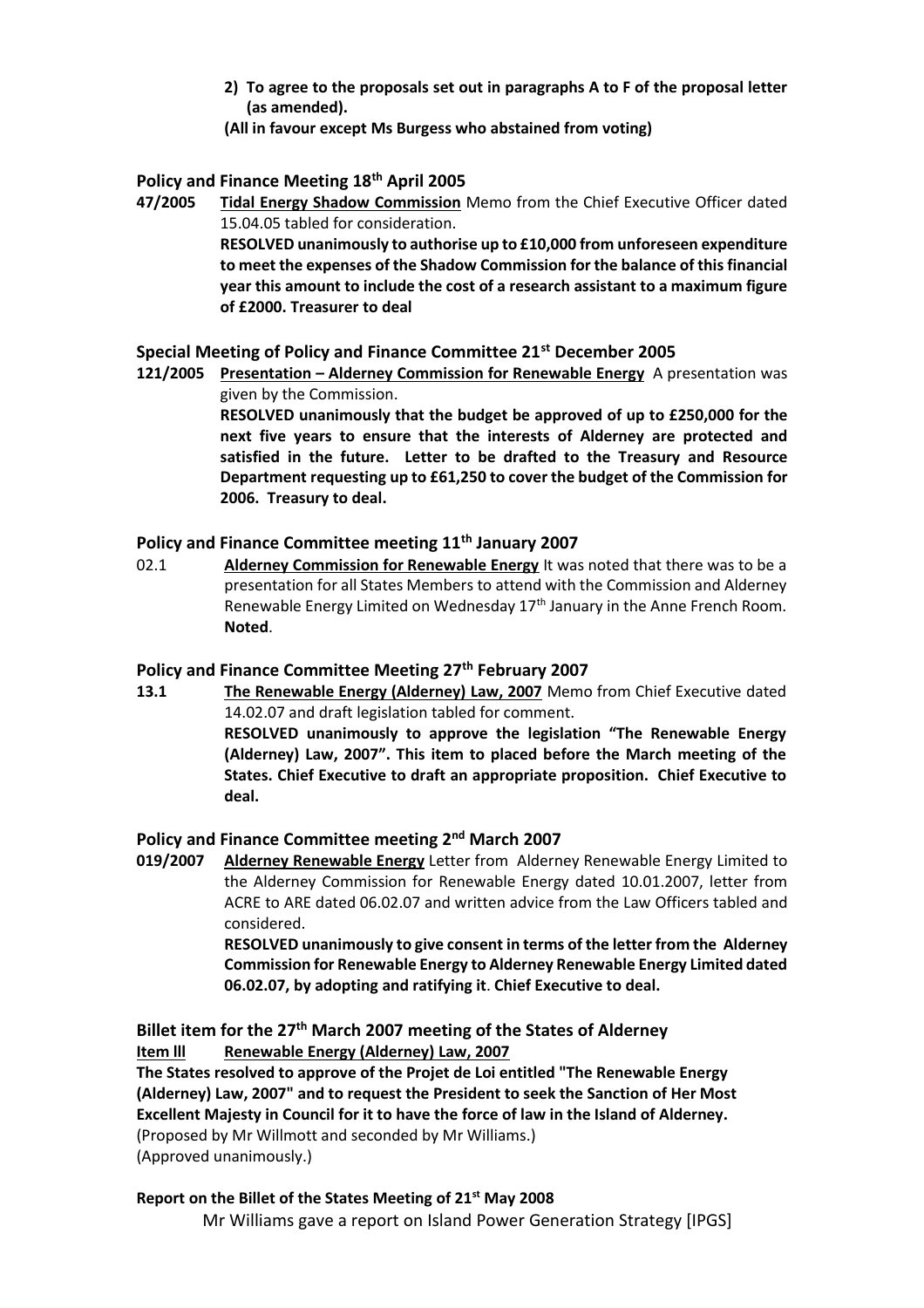## **Special Meeting of Policy and Finance Committee 31st August 2008**

**089/2008 Alderney Tidal Energy Project** The Renewable Energy (Alderney) Ordinance, 2008, The Renewable Energy (Alderney) Law, 2007 (Commencement) Ordinance, 2008, draft Operating Consent, draft Agreement and Licence Under Part ll, draft submission letter and draft (side) letter to ARE tabled and considered.

**RESOLVED unanimously to agree that the two Ordinance be made available to the public (via the billet) and that all other documents (draft Operating Consent, draft Agreement and Licence Under Part ll and the side letter) remain commercial in confidence. It was further agreed to include a reference to the Royalty figures in the submission letter. Operating Consent/Agreement and Licence** 

**RESOLVED unanimously to agree to confer powers to ACRE to enter into an "Agreement and Licence" with ARE and to include this resolution in the submission letter.**

**Side Letter/Billet D'Etat** The Committee further discussed clause 5.8.2**.** 

**RESOLVED unanimously to agree to approve of the submission letter for inclusion in the Billet d'Etat of 10th November 2008 and to agree to make the two Ordinance available for viewing at the States Offices and Library.**

**RESOLVED unanimously to agree to empower ACRE to continue to pursue the inclusion of the amended provision to item 4 of the side letter; giving a clear understanding from the Policy and Finance Committee that turbines are deployed and power landed on the Island; standing by the spirit of the 2005 Agreement.** 

**Contentin Connection It was confirmed that if ARE failed to exercise the Option (i.e by non payment of a deposit) on 14th November the Option would be made available to the next applicant and the 2005 Agreement would revert. Noted.**

#### **Special Meeting Policy and Finance Committee 2nd October 2008.**

**Tidal Energy Project** Memo from Mr Williams, Chairman of Finance Advisory Group and Mr Fitton, Chairman of Alderney Commission for Renewable Energy dated 27.09.08 and background notes from Gordon Fitton dated 01.10.08 tabled and discussed.

#### **RESOLVED by a majority to support the Commission in their decision on behalf of the States of Alderney with regards to a finalised MPGL contract with ARE Limited.**

**A public meeting with a presentation by the Commission to be arranged date and venue to be confirmed.**

#### **Policy and Finance Meeting of the 27th October 2008**

#### **082/2008 Alderney Commission for Renewable Energy**

**82.1 Presentation 28th October/ACRE Mandate** The Chairman proposed holding a special P&F meeting to discuss the Ordinance and MPGL, which was still awaited. **Following further discussions, the Chairman proposed that this item be closed to further debate pending the receipt of the Ordinance and MPGL. Agreed.**

## **Special Policy and Finance Committee Meeting of 7th November 2008**

**090/2008 Alderney Tidal Energy Project Update on Current Situation** Revised Comparison of ARE Contracts Table and notes of a meeting convened by FAG dated 06/11/08 tabled and discussed. The Chairman advised that the purpose of the meeting was to update and discuss the latest proposal with input from Mr Fitton.

#### **RESOLVED by a majority (Miss Benfield and Mr Pengilley abstained) to approve of the new proposals as follows:-**

- **1. ARE will not be required to deploy the turbines and cable specified in the proposed clause 5 of the Side Letter but will instead pay the sum of £200,000 per annum from 31st December 2010 until such time as Generation Fees reach that amount.**
- 2. ARE will pay an index linked lump sum of up to £3,000,000 to cover the cost of a subsea **cable connecting Alderney to the offshore power station French connection in line with the development schedule.**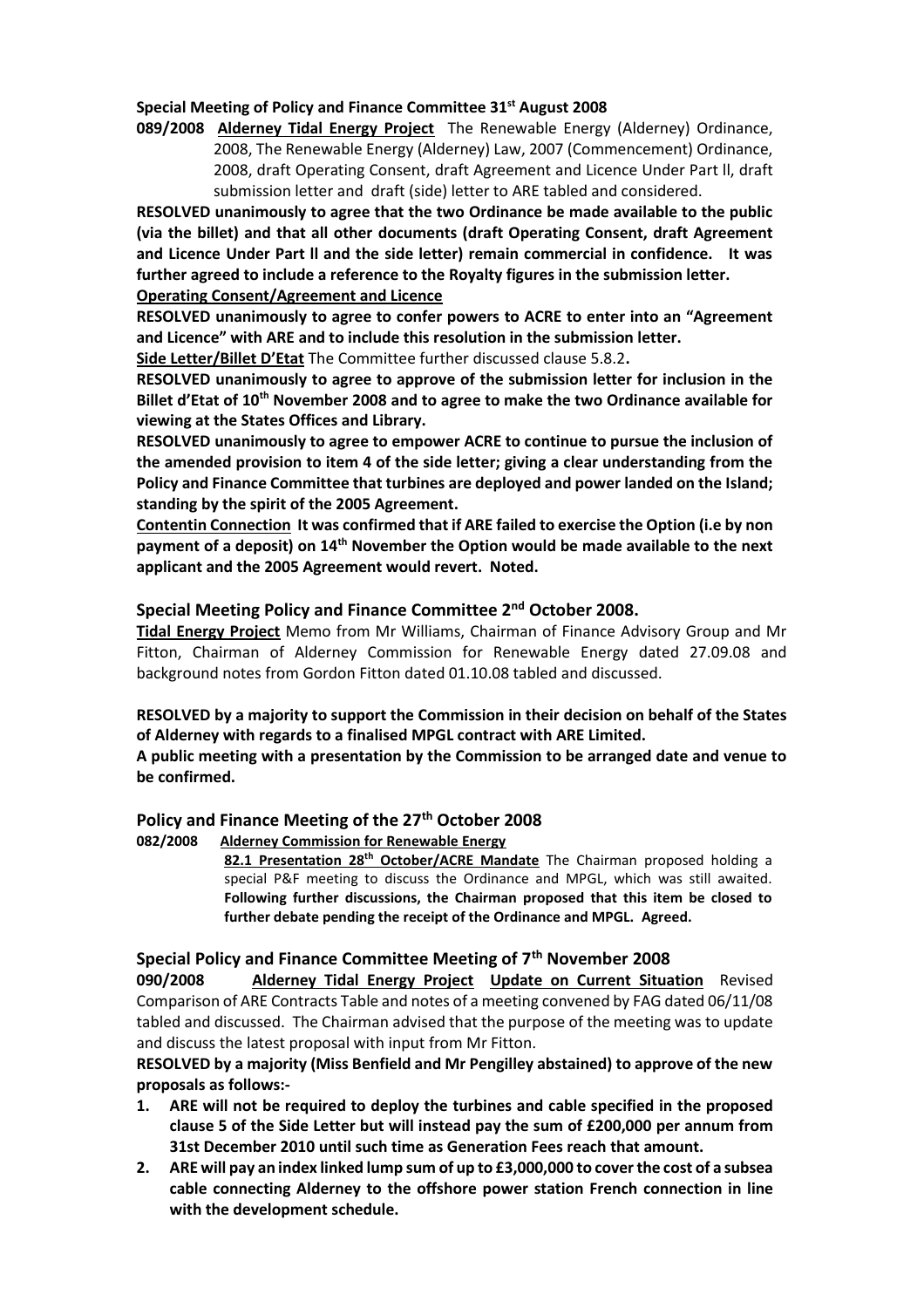- **3. The Cotentin contract must be secured by payment of the demand d'avance by no later than 30th April 2009.**
- **4. Payment of Block Fees may be deferred until 30th April 2009. Deferred Block Fees bear interest at LIBOR.**

#### **Noted that**

**i) Items 3 and 4 were already in the Agreement (clauses 10.1.1 and 3.5 respectively) and only the dates need to be changed.**

**ii) Items 1 and 2 may be put into the Agreement , the Side Letter between the States and ARE or possibly a Side Letter between the Commission and ARE as advised by the Law Officers, to limit any possible affect on States funds.**

**iii) ARE will provide documentary evidence satisfactory to Pamela Dixon to confirm availability of funding for the Cotentin contract.** 

## **Billet d'Etat Item for the Alderney States Meeting of 10th November 2008 Item l Alderney Tidal Energy Project**

**1. The States resolved to approve of "The Renewable Energy (Alderney) Law, 2007 (Commencement) Ordinance, 2008".**

(Proposed by Mr Willmott and seconded by Mr Williams.)

(Approved by a majority, all in favour except Miss Benfield who abstained and Mr Dean who voted against.)

**2. The States resolved to approve of "The Renewable Energy (Alderney) (Ordinance), 2008".**

(Proposed by Mr Willmott and seconded by Mr Williams.)

(Approved by a majority, all in favour except Miss Benfield who abstained and Mr Dean who voted against.)

**3. The States on the recommendation of the Policy and Finance Committee and in accordance with section 6 of the Renewable Energy (Alderney) Law, 2007, resolved to make the following appointments:**

**Mr Gordon Fitton** as Chairman of the Alderney Commission for Renewable Energy,

**Ms Pamela Dixon** as a member of the Alderney Commission for Renewable Energy,

**Dr John Antill** as a member of the Alderney Commission for Renewable Energy.

(Proposed by Mr Willmott and seconded by Mr Williams.)

(Approved by a majority, all in favour except Mr Dean who voted against.)

**4. The States resolved to approve of the Terms and Conditions of an Agreement and Licence under Part II, Section 9 of the Renewable Energy (Alderney) Ordinance, 2008 (including the appendices to that document) ("the Agreement and Licence") to be made between the Alderney Commission for Renewable Energy and Alderney Renewable Energy Limited a copy of which having been initialled by way of identification by the President of the States of Alderney.**

(Proposed by Mr Willmott and seconded by Mr Williams.) (Approved by a majority, all in favour except Miss Benfield and Mr Pengilley who abstained and Mrs Maurice and Mr Dean who voted against.)

**5. The States resolve to approve of:-**

**(a) conferring upon the Alderney Commission for Renewable Energy the power to enter into the Agreement and Licence referred to in resolution 4 (but for the avoidance of doubt the Licence which isincorporated into that Agreement**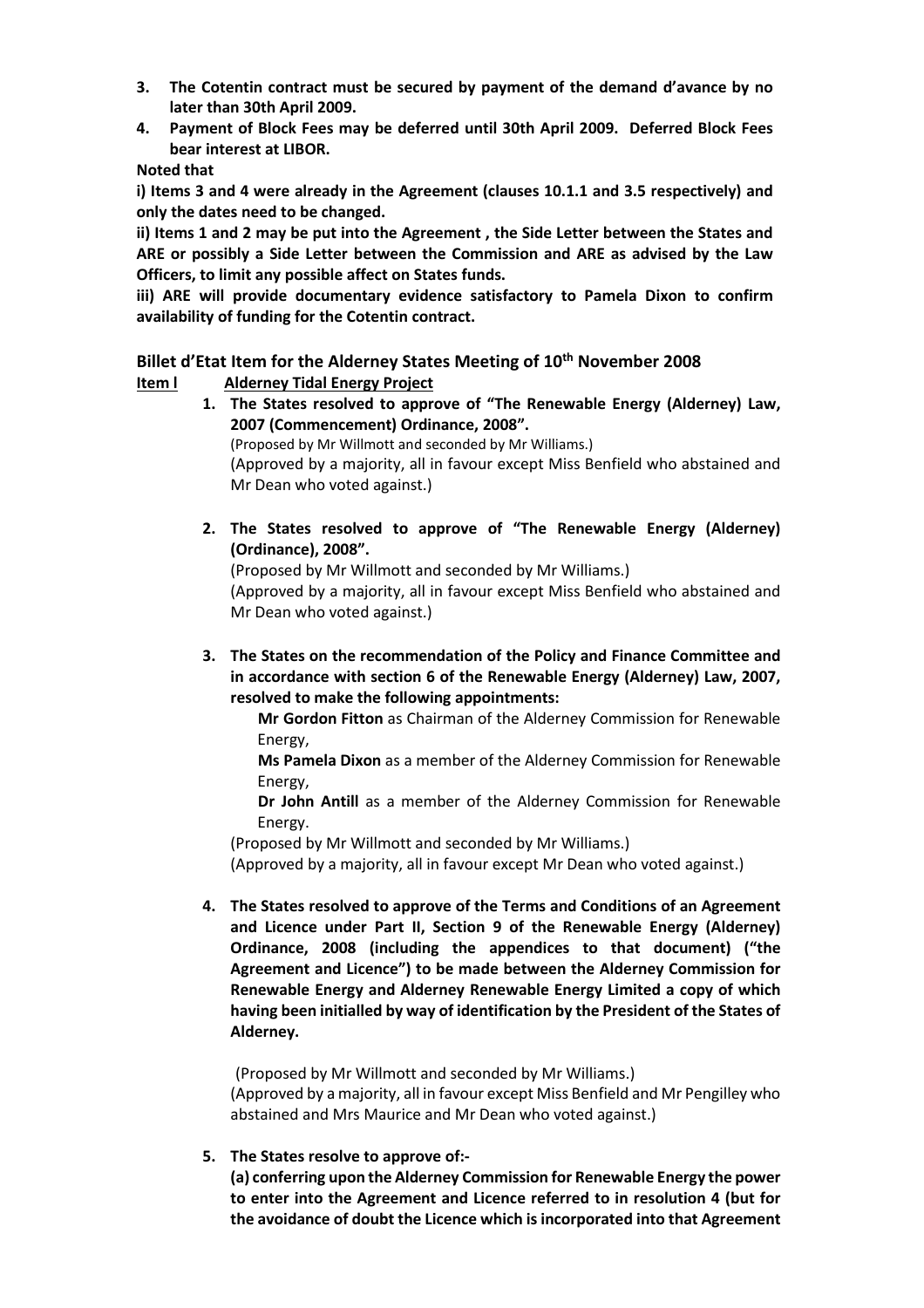**will be issued by the Commission under its powers under Section 9 of The Renewable Energy (Alderney) Ordinance, 2008 and not pursuant to this Resolution);**

**(b) the granting to the Commission of all the necessary rights, obligations and powers, that it needs to grant the rights to ARE set out in the Agreement and Licence (including without limitation the rights and restrictions set out in clause 2 of the Agreement and Licence as if they applied to the Commission as opposed to ARE); and**

**(c) the granting of the power to grant the rights, undertake and exercise the obligations and powers contained in the Agreement and Licence which will create contractual obligations for the Commission and which therefore the States will be required to take into account subsequently when exercising its functions of Government and which are contained in that document.**

(Proposed by Mr Willmott and seconded by Mr Williams.) (Approved by a majority, all in favour except Miss Benfield, Mr Pengilley and Mrs Maurice who abstained and Mr Dean who voted against.)

**6. The States resolved to approve of the terms of a side letter to be issued by the States of Alderney in connection with the Agreement and Licence a copy of which having been initialled by way of identification by the President of the States of Alderney and to authorise the Chief Executive to sign and issue it on behalf of the States of Alderney.**

(Proposed by Mr Willmott and seconded by Mr Williams.) (Approved by a majority, all in favour except Miss Benfield, Mr Pengilley and Mrs Maurice who abstained and Mr Dean who voted against.)

**7. The States resolved to approve of the Heads of Terms, a copy of which having been initialled by way of identification by the President of the States of Alderney, giving preference in the use of the connection to the Cotentin grid to electricity generated in Alderney's Territorial Waters and to authorise the Chief Executive to sign and issue it on behalf of the States of Alderney.**

(Proposed by Mr Willmott and seconded by Mr Williams.) (Approved by a majority, all in favour except Miss Benfield, Mr Pengilley and Mrs Maurice who abstained and Mr Dean who voted against.)

## **Policy and Finance Meeting 23rd March 2009**

#### **16.6 ARE Limited – CONFIDENTIAL ITEM**

**RESOLVED to support the negotiation through the Ministry of Justice of an appropriate memorandum of understanding (or agreement) with the French government to ensure that renewable energy projects on or around Alderney that export electricity to France qualify for subsidies from the French government. Chief Executive to deal.**

#### **Policy and Finance Meeting 27th April 2009**

- **27.1 Renewable Energy (Specified Committee) Ordinance, 2009 RESOLVED to defer this item until after the Finance Advisory meeting with the Alderney Commission for Renewable Energy scheduled for 8 th May. Chief Executive to deal.**
- **33.2 Alderney Renewable Energy Limited**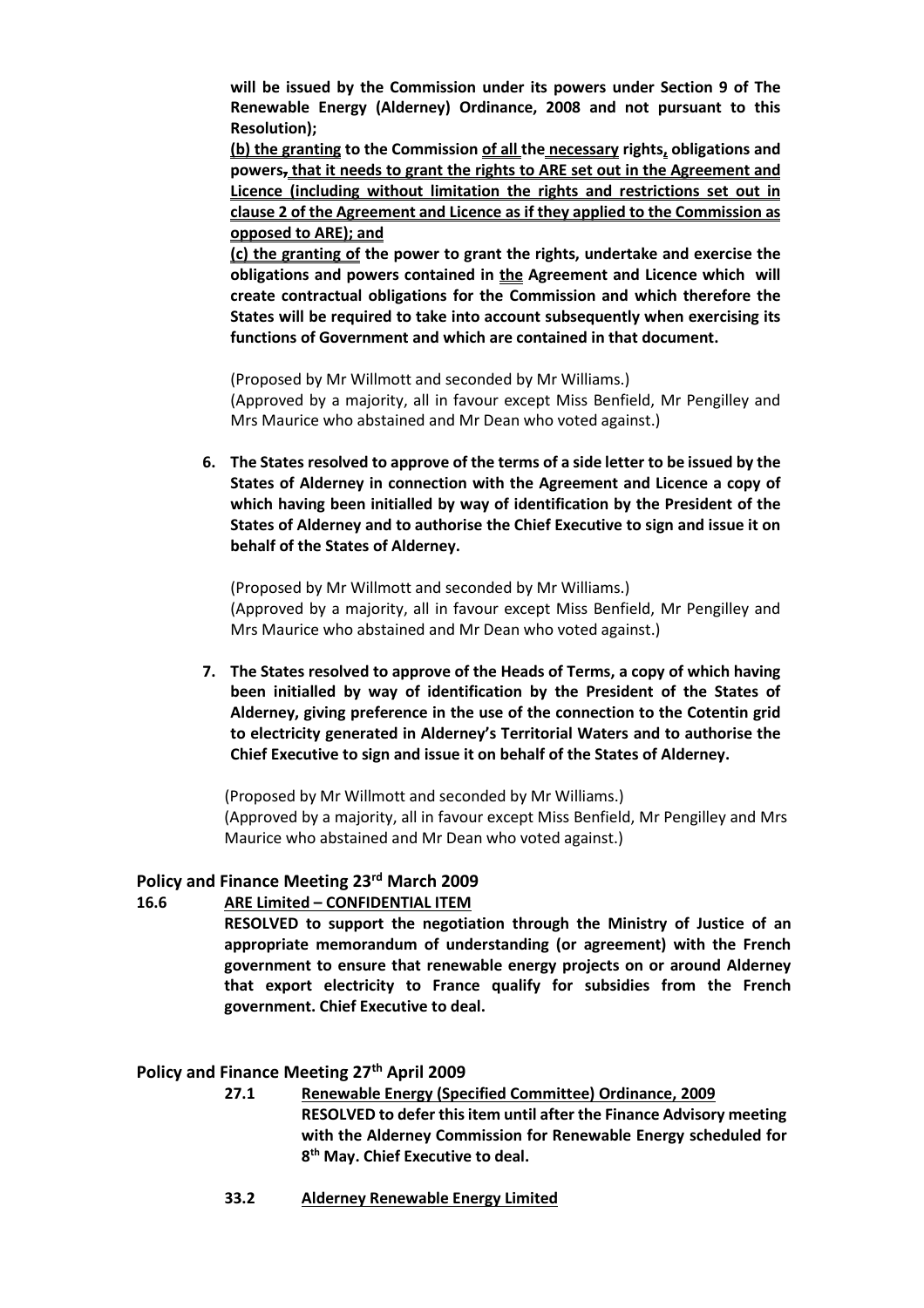**RESOLVED to support and approve that Alderney Renewable Energy Limited make a presentation to all new States Members. Date to be confirmed. Mr Kelly to deal.**

## **Policy and Finance Committee Meeting 26th May 2009**

- **38.1 Renewable Energy (Specified Committee) Ordinance, 2009 RESOLVED unanimously to (i) approve the draft legislation "The Renewable Energy (Specified Committee) (Alderney) Ordinance, 2009. Chief Executive to deal; and (ii) See CONFIDENTIAL ANNEXURE. [Below]**
	- **38.1 Renewable Energy (Specified Committee) Ordinance, 2009 RESOLVED (ii) by a majority (Mr Allen and Mr Beaman against) to approve that an amendment be drawn up delegating authority to the Policy and Finance rather than the full States for matters listed under item 4 of the schedule to The Renewable Energy (Alderney) Law, 2007 (section 6(3)). Chief Executive to deal.**

## **Billet d'Etat Item from 22nd June 2009 meeting of the States**

**Item V The Renewable Energy (Specified Committee) (Alderney) Ordinance, 2009 The States resolved to approve "The Renewable Energy (Specified Committee) (Alderney) Ordinance, 2009." \*\*\*\***

Proposed by Mr Willmott and seconded by Mr Williams.

(Approved by a majority all in favour except Mr Beaman who voted against.)

*\*\*\*\*See States Meeting of 23rd September 2009*

## **Special Meeting of the Policy and Finance Committee 10th July 2009**

**50/2009 The Renewable Energy (Alderney) (Amendment) Law, 2009** Memo from Chief Executive dated 09.07.2009 tabled and discussed.

**RESOLVED by a majority (Mr Beaman abstained) to proceed with the projet and to ensure that all enabling powers necessary are included in the amendment to provide for by ordinance all that is or maybe required in the future ( apart from amending the Law itself). It was noted that a letter of reassurance be sent to Alderney Renewable Energy Limited informing them that these matters were previously raised in a letter to their Advocates in September 2008. Chief Executive to deal.**

## **Special Meeting of Policy and Finance Panel Board 21st August 2009**

**3. Any Other Business**

**Draft Renewable Energy (Alderney) (Amendment) Law, 2009** The CEO reported that he had now received a final draft copy of the law and advised that it had been agreed to place a copy of the draft law on the ACRE website in order to obtain public consultation.

**RESOLVED to agree to request that the Policy and Finance Committee grant authority to place a draft copy of the law in public circulation, in order to seek representations in relation to the Law, including a recommendation that a draft copy be sent in advance to MoJ. It was further agreed to send ARE an advance copy of the draft law. Chief Executive to deal.**

#### **Billet d'Etat Item for the States meeting of 23rd September 2009**

**Item Vl The Renewable Energy (Specified Committee) (Alderney) Ordinance, 2009**

**The States resolved to approve "The Renewable Energy (Specified Committee) (Alderney) Ordinance, 2009" as amended**.

(Proposed by Mr Willmott and seconded by Mr Williams.)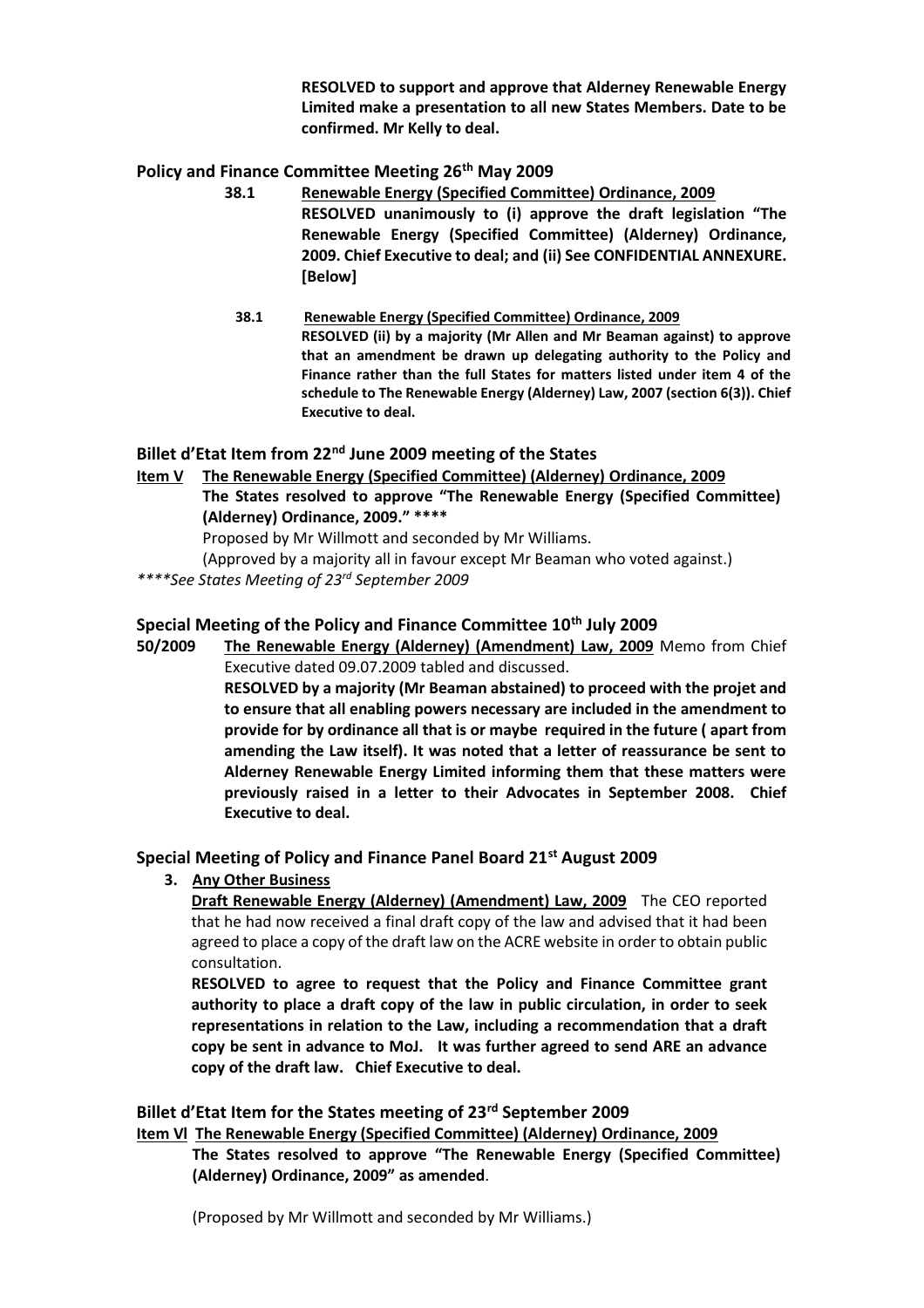## **Policy and Finance Committee meeting of 26th October 2009**

**85.2 Renewable Energy (Alderney) Law, 2007 Consultation on proposed amendments** Chief Executive reported that there had been no. comments received. **Noted.** Chief Executive advised that the draft legislation be approved by Ministry of Justice prior to the Law being tabled at the December meeting of the States for approval**.** *[Note: The amendment to the 2007 Law was not tabled at a States* 

**Policy and Finance Committee meeting 23rd November 2009**

*Meeting until 16th November 2011]*

**96.1 Alderney Commission for Renewable Energy – Investment Fund request**

> **RESOLVED unanimously to approve the request from the Commission that permission be granted for the investment of the sum of £150,000 in the States of Guernsey Treasury and Resources Fund for a minimum period of 12 months. It was noted that these funds represent specific provisions made against future liabilities (which will occur after 2010) and that the investment will also enable interest to be earned from the funds. Treasury to deal.**

## **Policy and Finance Committee Meeting of 26th April 2010**

*11.30hours Mr Paul Clark, Executive Director, Alderney Renewable Energy Limited; Mr Declan Gaudion, Executive Director, Alderney Renewable Energy Limited and Mr Toby Gibbs, Environmental Consultant, Entec entered the meeting for the following item only.*

**34/2010 Presentation by ARE** Introductions were made and an update given on Resource (surveys etc); Technology; Markets and Operational Partnerships. An outline proposal was tabled regarding utilising a site at Mannez Quarry and Mr Gibbs informed the Committee of Entec's involvement with the project. Noted. **RESOLVED in the first instance that ARE submits to the States a more detailed proposal for the consideration of the appropriate Committees.**

## **Special Policy and Finance Committee Meeting 11th June 2010**

 **49/2010 Alderney Commission for Renewable Energy 49.1 Annual Report 2009 RESOLVED that by an exchange of letters ACRE be requested formally to consult with the States prior to any licence being amended. Letter to be tabled at the next meeting of the Policy and Finance Committee. Chairman to deal.**

## **Policy and Finance Committee meeting of 22nd November 2010**

**91/2010 Alderney Renewable Energy – CONFIDENTIAL ITEM** – Presentation notes from Alderney Renewable Energy (ARE) meeting held with the Finance Advisory Group (FAG) and Alderney Commission for Renewable Energy (ACRE) on 10<sup>th</sup> November 2010 tabled and considered.

**The Committee requested the Finance Advisory Group continue their discussions with ACRE/ARE on the wording of a new agreement and to circulate a draft to members once available. A meeting with ARE/ACRE to be arranged for members of the Committee not on the Finance Advisory Group.**

## **Special Meeting of Policy and Finance Committee of 6 th December 2010**

**98/2010 ARE/ACRE** – Memo from Mr Williams dated 4 th December 2010 tabled and discussed. The Chairman said that at the last meeting of the Committee ARE had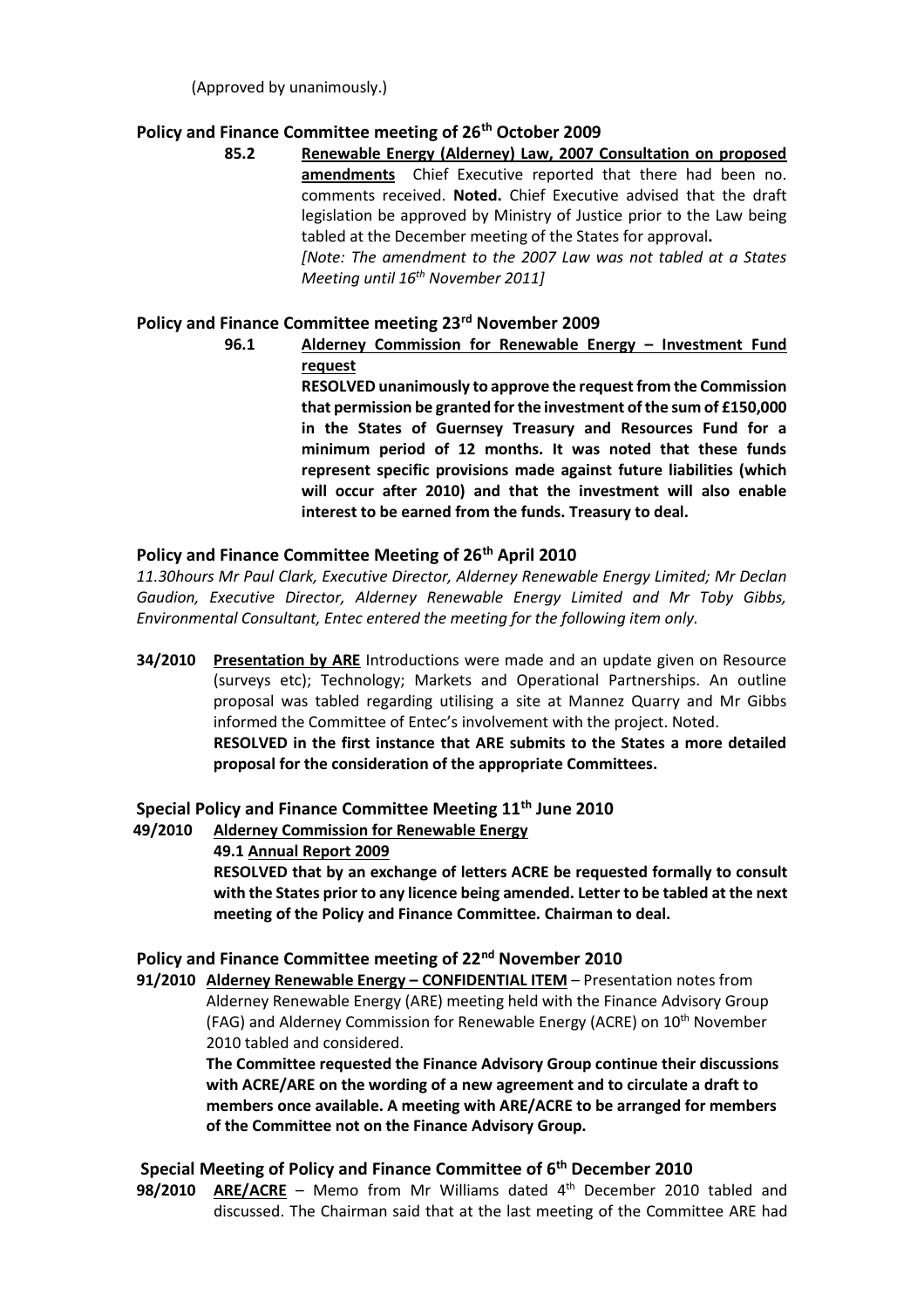requested to be released from their Cotentin Agreement however it appears that ARE has since reached a new agreement with the French Authorities.

**A brief submission on the position relating to incentives will appear in the States of Alderney Billet D'Etat for Wednesday 22nd December 2010 and Members will be asked to note the contents and authorise the CEO to negotiate as necessary with the UK authorities.**

#### **Billet Submission for the States Meeting 22nd December 2010**

**Item VII Alderney Tidal Energy Project**

**The States of Alderney is asked to mandate the Chief Executive to enter into negotiations with the UK and other Governments, and their relevant authorities, to secure the application of their renewable energy incentive arrangements to energy generated in Alderney's waters.** (Approved unanimously)

#### **Policy and Finance Committee Meeting 24th January 2011**

8.2 ARE proposal Letter from Mr P Clarke, CEO Alderney Renewable Energy, dated 17<sup>th</sup> January 2011 tabled and considered.

**RESOLVED to support the concept and grant permission for Alderney Renewable Energy to enter into negotiations for the appropriate lease of Fort Albert. Chief Executive to deal.**

## **Policy and Finance Committee Meeting 26th April 2011**

**Alderney Renewable Energy – Fort Albert** Memo from Mr M Thornton, Solicitor Law Officers of the Crown; Draft Agreement for Lease between the States of Alderney and Alderney Renewable Energy and copy of the Collateral Warranty relating to Tidal Pumped Power System Fort Albert Alderney tabled and noted.

**The Committee requested that Mr M Thornton be invited to discuss this on 5th May. Chief Executive to deal**.

#### **Policy and Finance Committee Meeting 26th September 2011**

75.2 **Renewable Energy (Alderney) (Amendment) Law 2011** Item deferred to the next meeting of the Committee.

#### **Policy and Finance Committee Meeting 24th October 2011**

80.6 **Alderney Commission for Renewable Energy September Report** from Ms P A Dixon, Interim Chairman, tabled and it was noted. The Chairman advised that there is increased pressure from various sources for the Channel Islands to collectively work on approaching the UK regarding subsidies etc for tidal energy projects. Noted.

The Chief Executive advised that Alderney Renewable Energy continue negotiations with the French and British authorities with regards to the interconnector between France and England via Alderney.

84.1 **Renewable Energy (Alderney) (Amendment) Law 2011** Report from the Chief Executive's Office tabled and considered. **RESOLVED unanimously to agree to approve the Renewable Energy (Alderney)** 

**(Amendment) Law, 2011 and request that this matter be placed on the Billet d'Etat for the November meeting of the States of Alderney.**

*10:50 – Mr Richard Bean, Alderney Renewable Energy Ltd Project Manager, joined the meeting.*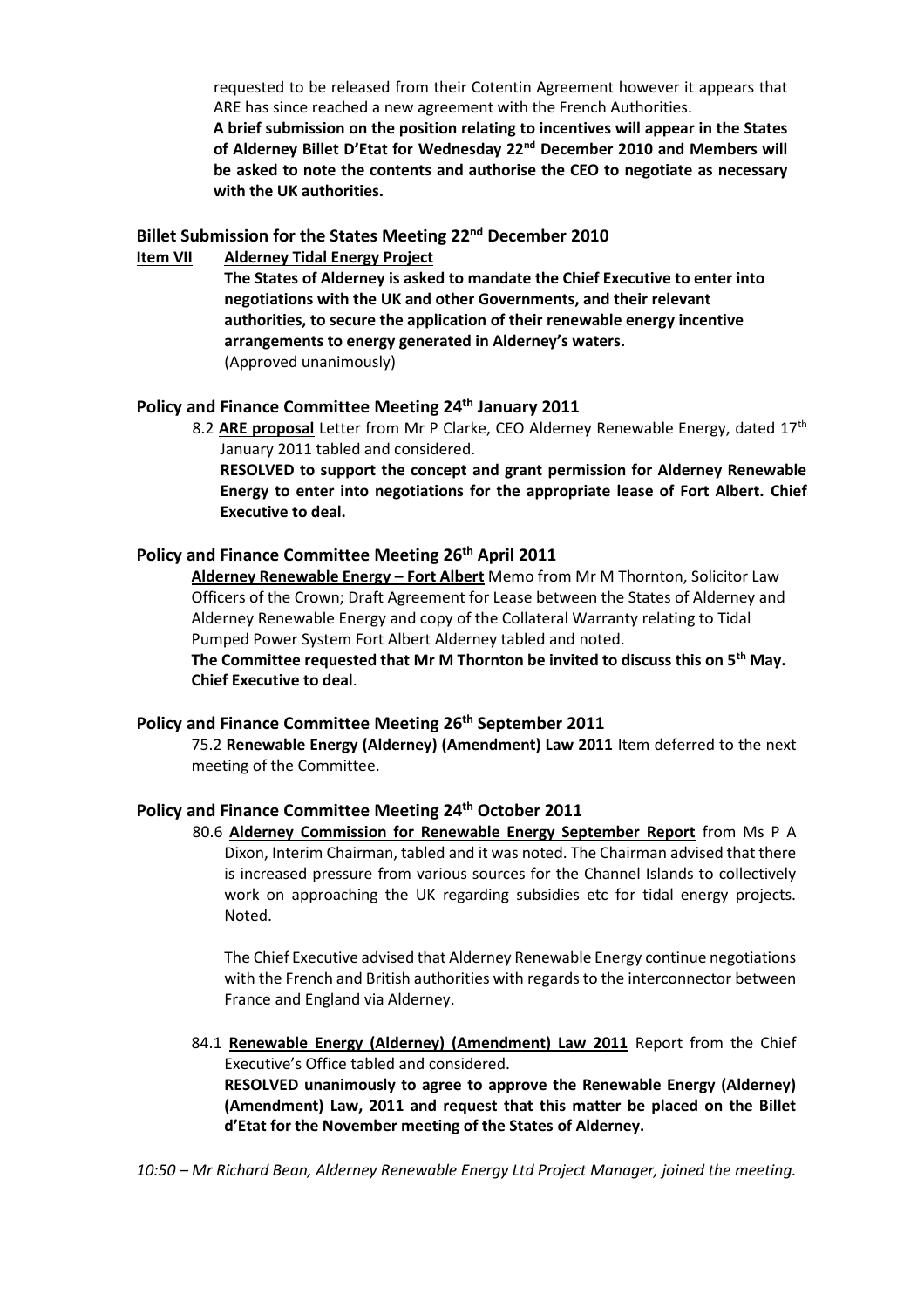82/2011 **Alderney Renewable Energy Ltd** Mr Bean circulated a briefing paper and gave a brief overview on the progress made by ARE and AEL with regards to the Power Purchase Agreement (PPA). **The Committee, Mr Sargent, Mr Kelly and Mr Allen abstained, understood that this was not the last clause to be agreed on the PPA and until there is an impasse negotiations between the parties should continue.** 

#### **Billet item for States Meeting 16th November 2011**

**Item Ill Renewable Energy (Alderney) (Amendment) Law, 2011 The Statesresolved to approve the Projet de Loi entitled the "Renewable Energy (Alderney) (Amendment) Law, 2011" and to request the President to seek the Sanction of Her Most Excellent Majesty in Council for it to have the force of Law in the Island of Alderney.**

> Proposed by Mr Beaman and seconded by Mr Kelly Approved unanimously

## **Policy and Finance Committee Meeting 27th March 2012**

- 20.1.3 Confidential Item Proposal from the Chairman dated  $21^{st}$  March 2012 and proposal from Mr Arditti dated 22nd March 2012 tabled and discussed. **RESOLVED to agree to approve the following:-**
	- **1. By a majority (Mr Beaman, Mr Kelly, Mr Sargent and Mr Walden against) to support the Power Purchase Agreement in the form attached to the note dated 20th February 2012 to the Committee from the Board of**
	- **Alderney Electricity Limited; and 2. By a majority (Mr Sargent abstained) that the Chief Executive considers with the Law Officers how to appropriately mandate the voting of the States of Alderney shares following this decision.**

**Chief Executive to deal.**

21.2 **Alderney Commission for Renewable Energy** February/March report from Ms P Dixon, Chairman of ACRE, tabled and noted.

**It was noted that ACRE has offered Alderney Renewable Energy an extension on the requirement to submit a development plan until the 31st October 2012 to enable ARE to supply the requested level of information. Noted.**

#### **Policy and Finance Committee meeting 24th April 2012**

*11:00 Mr Declan Gaudion, Alderney Renewable Energy, and Mr Sean Kelly, Transmission Capital, joined the meeting.*

38/2012 Alderney Renewable Energy & Transmission Capital Presentation Mr Kelly gave a presentation on the France-Alderney-Britain "FAB Link" project and that it was noted by the Committee.

**Mr Gaudion was requested to email the presentation to the Chief Executive for circulation to Members for further consideration.**

## **Policy and Finance Committee Meeting 24th July 2012**

61.2 **Alderney Commission for Renewable Energy** April to June 2012 report tabled and it was noted that new Acoustic Doppler Current Profiler (ADCP) work has commenced to provide specific data on blocks of the seabed which are not part of the 48 blocks chosen by Alderney Renewable Energy.

## **Policy and Finance Committee Meeting 25th September 2012**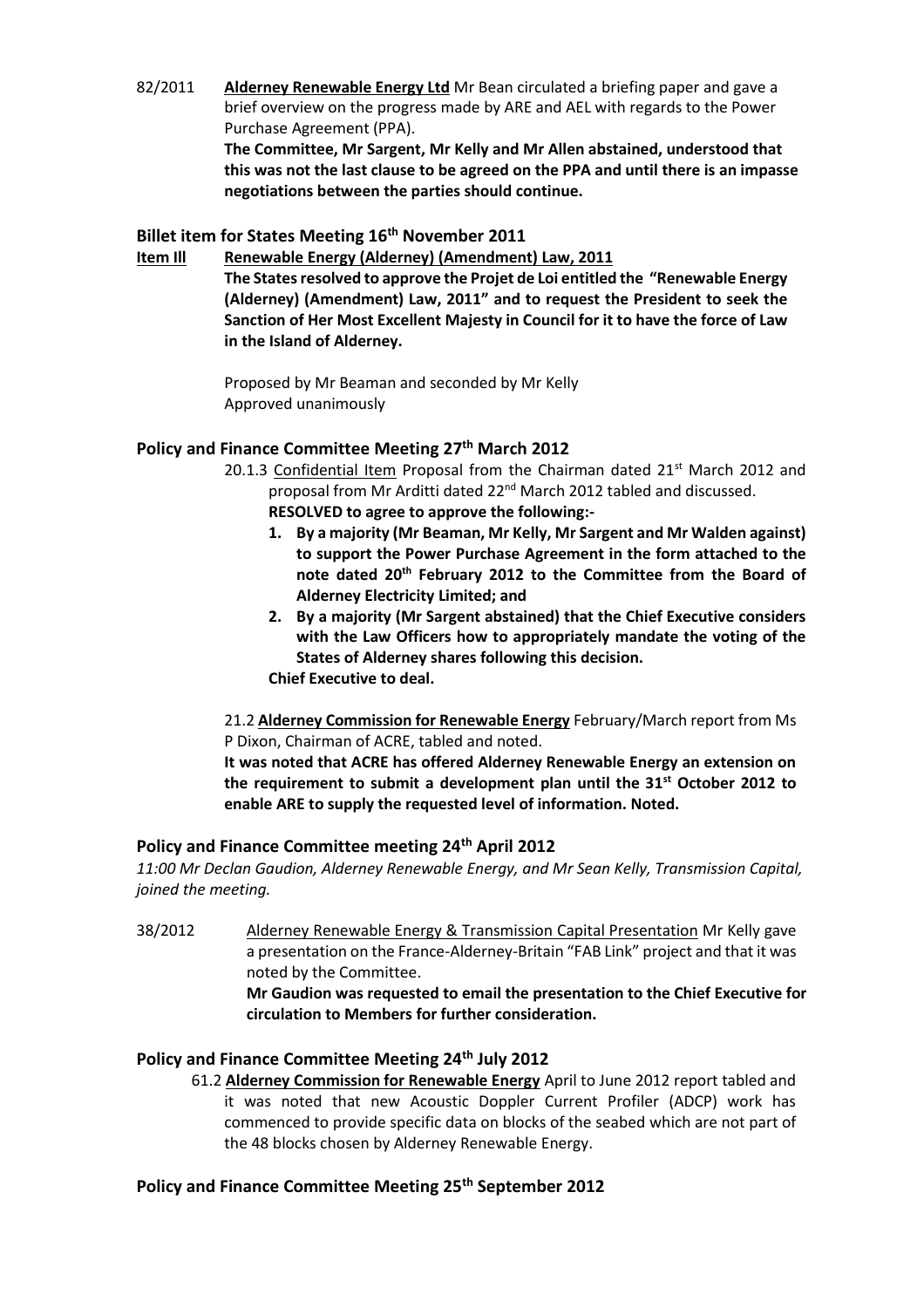76.2 **Confidential Item – FAB Interconnecter** The Chief Executive advised that he had a meeting with Ed Davey, the Secretary of State for Environment and Climate Change, Mr Jonathan Le Tocq, Deputy Chief Minister (Guernsey), and the Renewable Energy Team in Guernsey regarding support from DECC for the ongoing renewable energy projects.

A conference call has been schedule with officials from the Department of Environment and Climate Change, ORGEM and Transmission Capital who are eager to progress with the FAB Interconnector project with ARE. The Regulatory Framework which is required to be in place to allow the cable to come out of France to Alderney and then to Britain presents significant constitutional issues which are not easily resolved.

OFGEM have advised that they are willing to regulate the cable from the UK to Alderney and out to France with a French regulator then regulating further however this process remains complicated. Legal advice is awaited from OFGEM and DECC's legal advisors as well as French lawyers. **Noted.**

#### **Policy and Finance Committee Meeting 23rd October 2012**

86.4.1 **Alderney Renewable Energy – Lease of land and premises at Fort Albert** Letter from Mr Declan Gaudion, Director of ARE Ltd, dated 9<sup>th</sup> October 2012 tabled and discussed. **The Committee noted the termination of the Agreement for Lease between Alderney Renewable Energy and the States of Alderney regarding land and premises at Fort Albert. Noted.**

## **Policy and Finance Committee Meeting 18th December 2012**

104.1 **Amendment to Renewable Energy Ordinance** Paper from the Chief Executive's Office dated 13th December 2012 tabled and considered. **The Committee noted the proposed amendments to the Renewable Energy (Alderney) Ordinance 2008 and the Commencement Ordinance for The Renewable Energy (Alderney) (Amendment) Law, 2011**. Chief Executives Office to deal.

## **Policy and Finance Committee Meeting 25th February 2013**

**26/2013 Alderney Renewable Energy** Mr McDowall advised that Alderney Renewable Energy Limited are progressing their 4kw turbines project and a number of onshore implications will need to be addressed.

> **The Chairman requested that Mr McDowall bring a formal proposal on the executive resources and associated funding relating to the ARE 4kw turbine project to the next meeting of the Committee for consideration.**

## **Policy and Finance Committee Meeting 25th March 2013**

29.1.3 **Alderney Renewable Energy**

**Agreed that Mr McDowall bring a combined proposal including the review of ACRE and the executive resources and associated funding relating to the ARE 4kw turbine project to the next meeting of the Committee.**

## **Policy and Finance Committee meeting 28th May 2013**

57/2013 **Alderney Commission for Renewable Energy** Report from Mr McDowall entitled "Alderney Commission for Renewable Energy – its role/funding/resources" dated  $2<sup>nd</sup>$  April 2013, and a copy of the 2012 Financial Statements for the Commission, tabled and considered.

**RESOLVED unanimously that (i) ACRE's cash reserves be limited to £250,000 with immediate effect until changes are made to ACRE's role based on an Energy Policy. Any surplus above that figure to be used to develop executive resources within the States**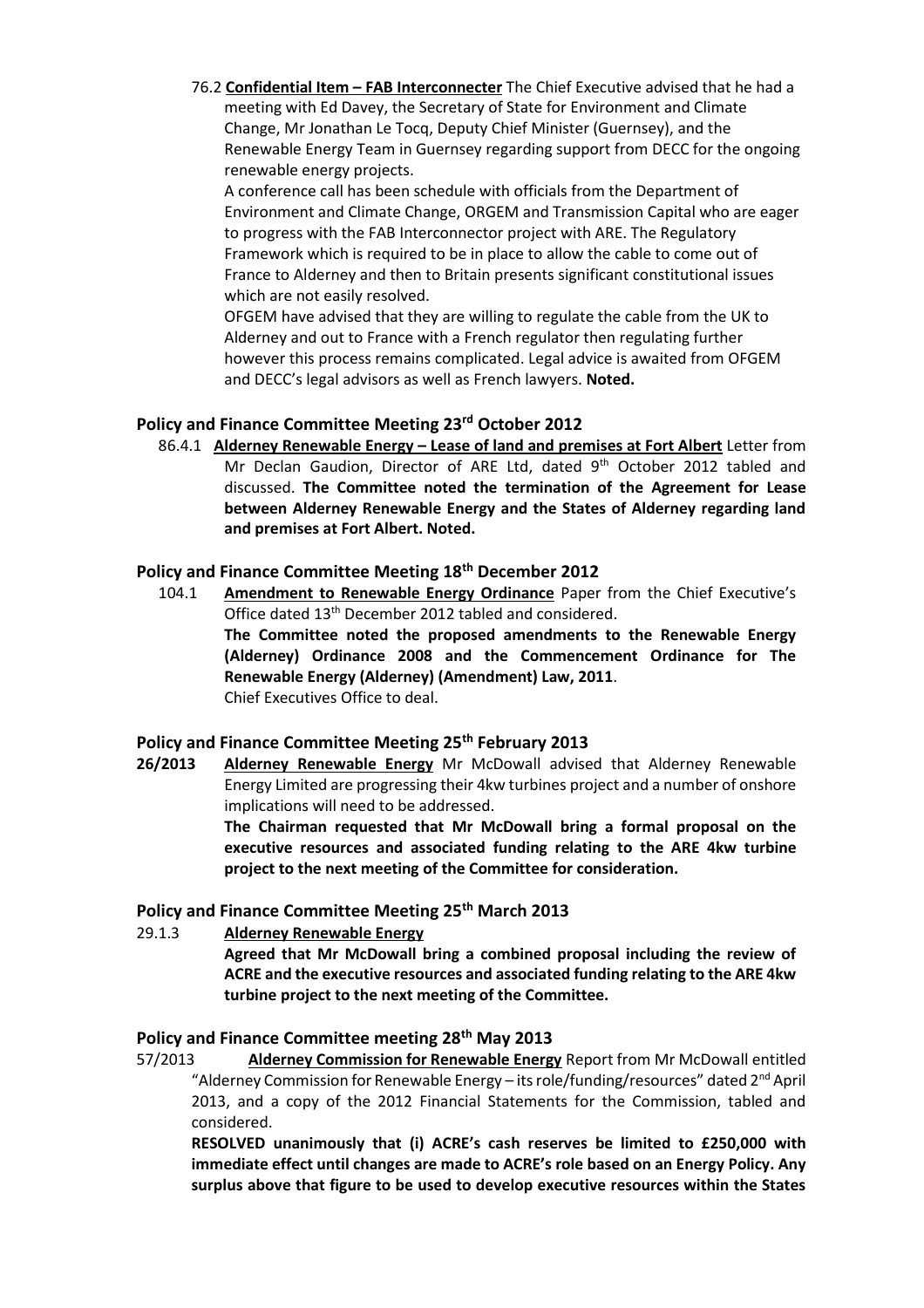**to develop and operate the civil administrative resources to facilitate the delivery of energy from the FAB link and tidal power; and**

**(ii) The Chief Executive be requested to submit a plan setting out the nature and cost of resources required to meet the public administrative demands of facilitating the delivery of energy from the FAB link and tidal power. Chief Executive and Treasurer to deal.**

#### **Policy and Finance Committee Meeting 22nd July 2013 CONFIDENTIAL**

**Alderney Renewable Energy – FAB link** Members attended a presentation by Transmission Investments (TI) and ARE on the  $4<sup>th</sup>$  July 2013.

**Members raised concerns of the absence of a timeline for the interconnector project as well as the potential lack of benefit, ultimately to the island.**

**The Chief Executive advised that the Heads of Agreement are currently being reviewed by the Law Officers**. **Noted**.

#### **Policy and Finance Committee Meeting 28th January 2014**

**08/2014 Alderney Renewable Energy** Confidential letter to Mr M Richards, Alderney Electricity Limited dated 20.11.2013 from Mr N Horler CEO, Alderney Renewable Energy Limited tabled and considered.

**It was noted that ARE had concluded that the 4MW project was no longer commercially viable and that Alderney Electricity Limited were requested to give written consent to terminate the Power Purchase Agreement dated 26th June 201, pursuant to clauses 18.4 and 18.4.1 of the agreement. Noted**

#### **Policy and Finance Committee Meeting 22nd April 2014**

**40.2 FAB Link/Interconnector agreement** The Committee noted that the agreement was currently with the Law Officers for review and agreed to hold a special meeting for this matter.

#### **Policy and Finance Committee Meeting 24th June 2014**

**51.1.3 FAB Link update** Paper from Interim Chief Executive dated 16th June 2014 tabled and discussed. Mr Harvey advised that he and the Interim Chief Executive met with FAB Link representatives and the Law Officer on 20th July 2014. This allowed a full discussion of the outstanding points and issues raised previously by States Members.

**RESOLVED unanimously to support the project and move to conclude the agreement with FAB Link as soon as possible once the following points have been clarified and incorporated into the agreement:-**

- **Detailed plans and impact on the environment;**
- **Links to potential tidal project(s);**
- **Financial benefits;**
- **Additional benefits.**

**Interim Chief Executive to liaise with the Law Officers.**

## **Policy and Finance Committee Meeting 23rd September 2014**

**73.1.6 FAB Link** Verbal update given on progress with the potential agreement for an interconnector across the island. Advice received from Law Officers discussed. **RESOLVED by a majority (Mr Jean had reservations) that private commercial and legal advice be sought to ensure that all issues were fully considered to the advantage of the States where appropriate. Mr Taylor and Chief Executive to deal.** 

#### **Policy and Finance Committee Meeting 28th April 2015 36.3 FAB Link Report**

Report from Chief Executive dated 21st April 2015 tabled and noted. It was noted that the costs would be met through ACRE reserves and ARE and therefore there would be no direct costs to the States.